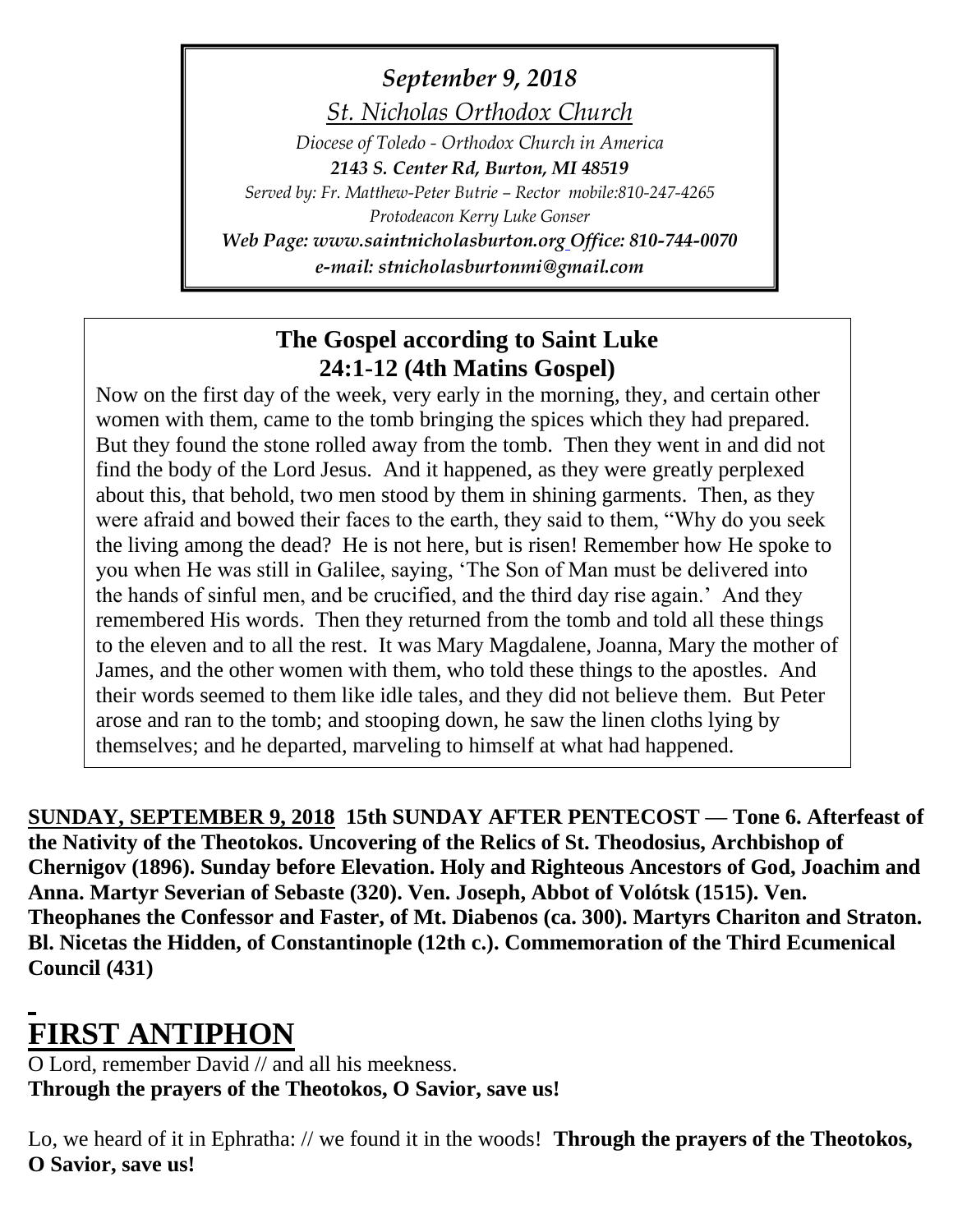### Glorious things are spoken of you, // O City of God! **Through the prayers of the Theotokos, O Savior, save us!**

God is in the midst of her, she shall not be moved; // God shall help her right early! **Through the prayers of the Theotokos, O Savior, save us!**

Glory to the Father and to the Son and to the Holy Spirit, now and ever and unto ages of ages. Amen. **Through the prayers of the Theotokos, O Savior, save us!**

## **SECOND ANTIPHON**

The Lord has sworn and oath to David // from which He shall not turn back! **O Son of God, who arose from the dead, save us who sing to Thee! Alleluia!**

Of the fruit of your body // I will set upon your throne! **O Son of God, who arose from the dead, save us who sing to Thee! Alleluia!**

There I will make the horn of David to flourish: // I have ordained a lamp for My anointed! **O Son of God, who arose from the dead, save us who sing to Thee! Alleluia!**

For the Lord has chosen Zion, // He has desired it for His habitation! **O Son of God, who arose from the dead, save us who sing to Thee! Alleluia!**

Glory to the Father and to the Son and to the Holy Spirit, now and ever and unto ages of ages. Amen. Only-begotten Son and immortal Word of God, Who for our salvation didst will to be incarnate of the holy Theotokos and ever-virgin Mary, Who without change became man and wast crucified, O Christ our God, trampling down death by death, Who art one of the Holy Trinity, glorified with the Father and the Holy Spirit: save us!

## **THIRD ANTIPHON**

### **Here will I dwell for I have desired it!**

**(Tone 4)** Your nativity, O Virgin, has proclaimed joy to the whole universe! The Sun of Righteousness, Christ our God, has shone from you, O Theotokos! By annulling the curse, He bestowed a blessing. By destroying death, He has granted us eternal life.

### **Your birth, O Theotokos, has brought joy!**

**(Tone 4)** Your nativity, O Virgin, has proclaimed joy to the whole universe! The Sun of Righteousness, Christ our God, has shone from you, O Theotokos! By annulling the curse, He bestowed a blessing. By destroying death, He has granted us eternal life.

### **The Most High has sanctified His tabernacle!**

**(Tone 4)** Your nativity, O Virgin, has proclaimed joy to the whole universe! The Sun of Righteousness, Christ our God, has shone from you, O Theotokos! By annulling the curse, He bestowed a blessing. By destroying death, He has granted us eternal life.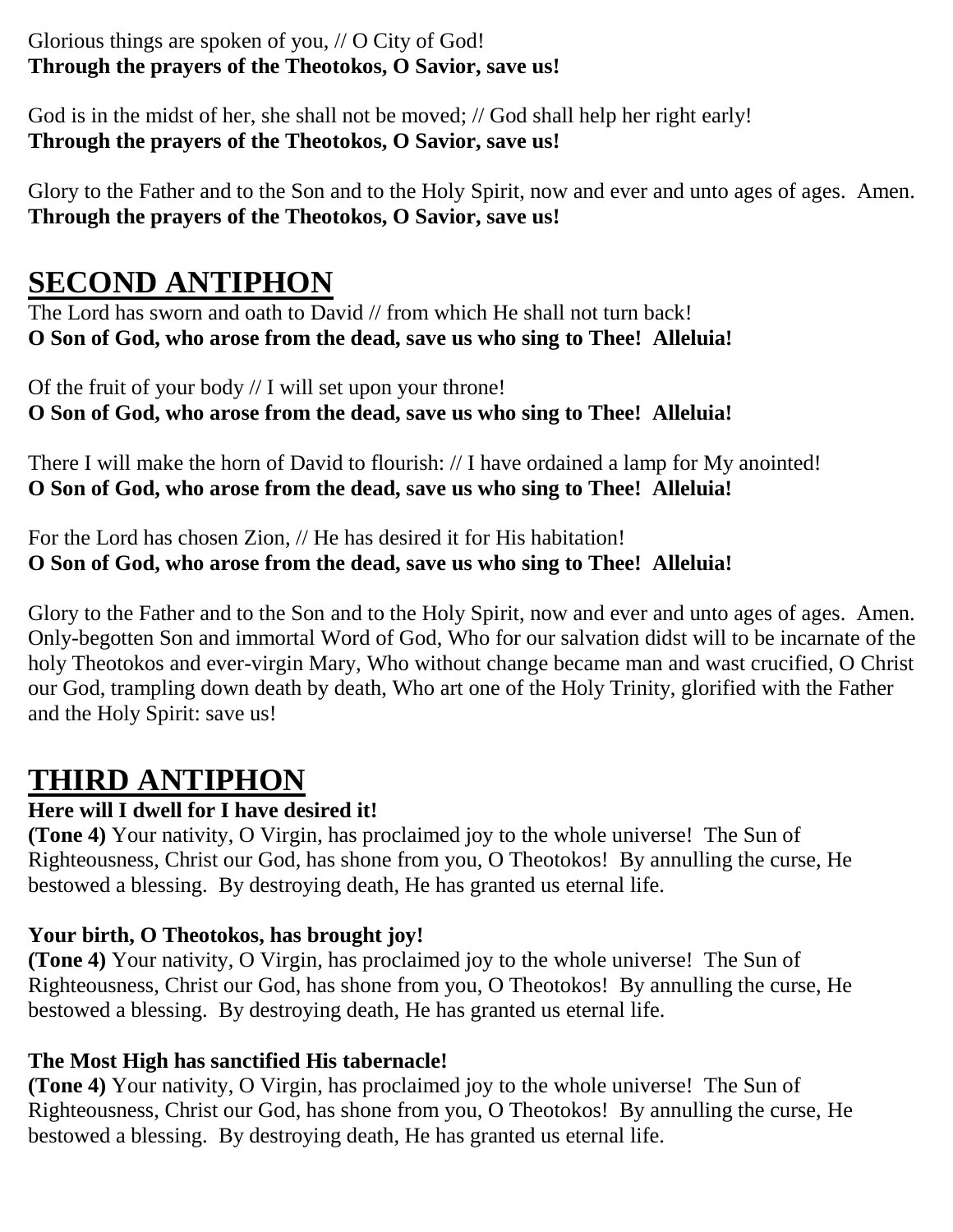## **TROPARIA**

**(Tone 6)** The angelic powers were at Thy tomb the guards became as dead men. Mary stood by Thy grave, seeking Thy most pure Body. Thou didst capture hell, not being tempted by it. Thou didst come to the Virgin, granting life. O Lord who didst rise from the dead: glory to Thee!

**(Tone 4)** Your nativity, O Virgin, has proclaimed joy to the whole universe! The Sun of Righteousness, Christ our God, has shone from you, O Theotokos! By annulling the curse, He bestowed a blessing. By destroying death, He has granted us eternal life.

**(Tone 4)** In truth you were revealed to your flock as a rule of faith, a model of meekness, and teacher of abstinence, so you won the heights by humility, and riches by poverty, O Holy Father Nicholas, intercede with Christ God to save our souls.

## **KONTAKION**

**(Tone 4)** By your nativity, O most pure Virgin, Joachim and Anna are freed from barrenness; Adam and Eve from the corruption of death. And we, thy people, freed from the guilt of sin, celebrate and sing to you: the barren woman gives birth to the Theotokos, the Nourisher of our Life.

### *The Prokeimenon in the Sixth Tone:* **O Lord, save Thy people / and bless Thine inheritance!** *v.* **To Thee, O Lord, will I call. O my God, be not silent to me!**

# **THE EPISTLE OF THE HOLY APOSTLE PAUL TO THE**

**GALATIANS (6:11-18)** *Brethren:* See with what large letters I am writing to you with my own hand. It is those who want to make a good showing in the flesh that would compel you to be circumcised, and only in order that they may not be persecuted for the cross of Christ. For even those who receive circumcision do not themselves keep the law, but they desire to have you circumcised that they may glory in your flesh. But far be it from me to glory except in the cross of our Lord Jesus Christ, by which the world has been crucified to me, and I to the world. For neither circumcision counts for anything, nor uncircumcision, but a new creation. Peace and mercy be upon all who walk by this rule, upon the Israel of God. Henceforth let no man trouble me; for I bear on my body the marks of Jesus. The grace of our Lord Jesus Christ be with your spirit, brethren. Amen.

### *Alleluia, Tone 1*

*v.* **I have exalted one chosen out of My people.**

*v.* **For My hand shall defend him and My arm shall strengthen him.**

# **THE HOLY GOSPEL ACCORDING TO SAINT JOHN (3:13-17)**

Jesus answered Nicodemus, saying: "No one has ascended into heaven but he who descended from heaven, the Son of Man. And as Moses lifted up the serpent in the wilderness, so must the Son of Man be lifted up, that whoever believes in him may have eternal life. For God so loved the world that he gave his only Son, that whoever believes in him should not perish but have eternal life. For God sent the Son into the world, not to condemn the world, but that the world might be saved through him."

*Instead of "It is truly meet…" we sing, "Magnify, O my soul"* Magnify, O my soul, the most glorious Nativity of the Mother of God. Virginity is foreign to mothers; childbearing is strange for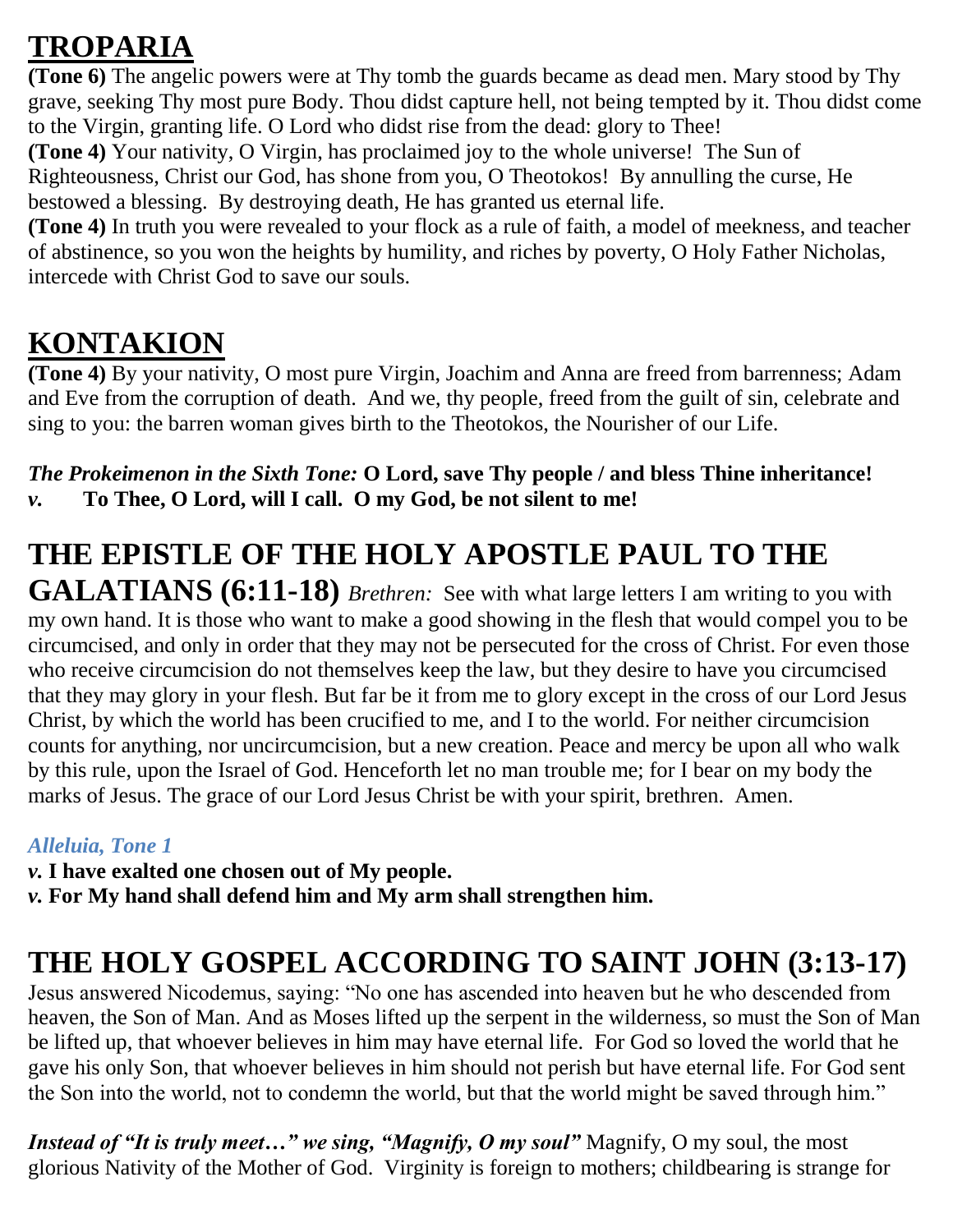virgins. But in you, O Theotokos, both were accomplished! For this, all the earthly nations unceasingly magnify you!

## **COMMUNION HYMN**

Praise the Lord from the heavens! Praise Him in the highest! Alleluia! Alleluia! Alleluia!

#### **The Nativity of Our Most Holy Lady Theotokos and Ever Virgin Mary (September 8)** The Most Holy Virgin

Mary was born at a time when people had reached such a degree of moral decay that it seemed altogether impossible to restore them. People often said that God must come into the world to restore faith and not permit the ruin of mankind. The Son of God chose to take on human nature for the salvation of mankind, and chose as His Mother the All-Pure Virgin Mary, who alone was worthy to give birth to the Source of purity and holiness.

The Nativity of Our Most Holy Lady Theotokos and Ever Virgin Mary is celebrated by the Church as a day of universal joy. Within the context of the Old and the New Testaments, the Most Blessed Virgin Mary was born on this radiant day, having been chosen before the ages by Divine Providence to bring about the Mystery of the Incarnation of the Word of God. She is revealed as the Mother of the Savior of the World, Our Lord Jesus Christ.

The Most Holy Virgin Mary was born in the small city of Galilee, Nazareth. Her parents were Righteous Joachim of the tribe of the Prophet-King David, and Anna from the tribe of the First Priest Aaron. The couple was without child, since Saint Anna was barren.

Having reached old age, Joachim and Anna did not lose hope in God's mercy. They had strong faith that for God everything is possible, and that He would be able to overcome the barrenness of Anna even in her old age, as He had once overcame the barrenness of Sarah, spouse of the Patriarch Abraham. Saints Joachim and Anna vowed to dedicate the child which the Lord might give them, to the service of God in the Temple.

Childlessness was considered among the Hebrew nation as a Divine punishment for sin, and therefore the righteous Saints Joachim and Anna had to endure abuse from their own countrymen. On one of the feastdays at the Temple in Jerusalem the elderly Joachim brought his sacrifice to offer to God, but the High Priest would not accept it, considering him to be unworthy since he was childless.

Saint Joachim in deep grief went into the wilderness, and there he prayed with tears to the Lord for a child. Saint Anna wept bitterly when she learned what had happened at the Jerusalem Temple. Never once did she complain against the Lord, but rather she prayed to ask God's mercy on her family.

The Lord fulfilled her petitions when the pious couple had attained to extreme old age and prepared themselves by virtuous life for a sublime calling: to be the parents of the Most Holy Virgin Mary, the future Mother of the Lord Jesus Christ.

The Archangel Gabriel brought Joachim and Anna the joyous message that their prayers were heard by God, and of them would be born a most blessed daughter Mary, through Whom would come the Salvation of all the World.

The Most Holy Virgin Mary surpassed in purity and virtue not only all mankind, but also the angels. She was manifest as the living Temple of God, so the Church sings in its festal hymns: "the East Gate... bringing Christ into the world for the salvation of our souls" (2nd Stikhera on "Lord, I Have Cried", Tone 6).

The Nativity of the Theotokos marks the change of the times when the great and comforting promises of God for the salvation of the human race from slavery to the devil are about to be fulfilled. This event has brought to earth the grace of the Kingdom of God, a Kingdom of Truth, piety, virtue and everlasting life. The Theotokos is revealed to all of us by grace as a merciful Intercessor and Mother, to Whom we have recourse with filial devotion. *www.oca.org*

September 9, 2018

ઓફ્રેન ઓફ્રેન ઓફ્રેન એફ્રેન ઓફ્રેન ઓફ્રેન ઓફ્રેન ઓફ્રેન એફ્રેન એફ્રેન એફ્રેન ઓફ્રેન એફ્રેન એફ્રેન

#### **CANDLE INTENTIONS FOR THE HEALTH AND BLESSINGS OF**

Fr. Tom, Fr. Dimitrie, Fr. Anthony, Aaron, Rimi, Allen, Deborah, JoAnn, Susan, Luba, Kosta, David, Anna, Walt, Vladimir, Dorothy, Michael, Allison, Stojan, Mira, Bosa, Jeanette, Christopher, Marcia, Nicholas, Margaret, Joseph, Greg, Gladys, my family and friends Joe Tome Special Intention Joe Tome Alex & Angelo Popoff Dorothy & family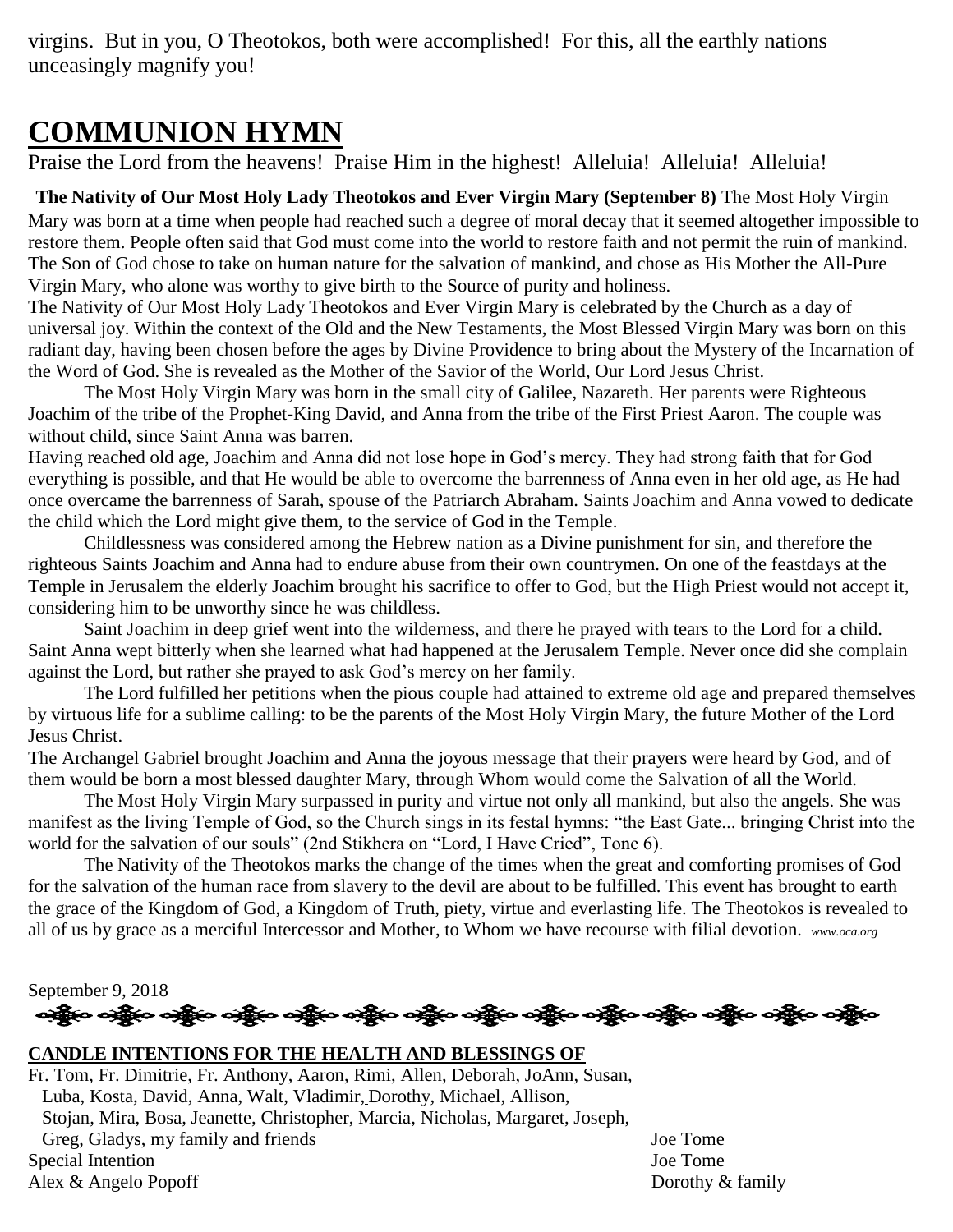#### **CANDLE INTENTIONS FOR BLESSED REPOSE**

Norma Salim Lazar. Blessed Repose ~Memory Eternal (4 yrs.) Dorothy & family

#### **ETERNAL LIGHT AT THE ALTAR**

Joseph Goodman Blessed Repose~Memory Eternal (4 yrs.) Dorothy & family Goldie Johnson Blessed Repose~Memory Eternal (40 days) Dorothy & family

### ઓફ્રેન ઓફ્રેન ઓફ્રેન ઓફ્રેન ઓફ્રેન ઓફ્રેન ઓફ્રેન ઓફ્રેન ઓફ્રેન ઓફ્રેન ઓફ્રેન ઓફ્રેન ઓફ્રેન

**WELCOME** to all our friends and visitors. Please join us in our fellowship hall.

**COFFEE & DESSERTS** are provided today by the Goodman & Brown family in memory of Joseph Goodman and Goldie Johnson.

**PARKING LOT RE-PAVING The proceeds from last year and this year's Macedonian Open will go towards the re-paving of the entire parking lot which will cost over \$100,000. With capital improvement funds and other funds on hand, that leaves a shortfall of \$35,000. If anyone would like to donate or dedicate a memorial fund or make an anonymous donation to the Capital Improvement Fund (formerly Parish Pride), please contact the office. To date \$4,390 has been donated to the project not including any funds from the Macedonian Open. The re-paving will start on September 12th .**

#### **RIB DINNER FUNDRAISER**

We will have a rib dinner on September 30. We are doing advanced ticket sales so that we know how many to purchase. Ticket sales begin today. We will also have chicken dinners but we need to know how many. Cost \$14 per adult dinner; meals for children 10 and under are free. We'll have coleslaw, baked beans, bread and dessert and beverage included. **All proceeds are designated to the parking lot.**

**HOPE IN A BOX** is collecting **toothpaste & tooth brushes** for the month of September. Place the items in the blue box in the Parish Hall. Catholic Charities Community Closet will distribute the items.

**FOOD DRIVE** Place non-perishable food items in the other blue box in the hall.

**WORK READY ROOM** Catholic Charities Work Ready Room wants your new & gently used career clothes to help individuals in need! i.e. Khakis, Scrubs, Shoes, Work Boots, Dress Pants & Collared Shirts. For more information call 810-265-7025. Donations can be dropped off Mon-Fri at 812 Root St, Flint.

**KONEVETS QUARTET CONCERT** Please help spread the word by posting the flyers for this event. The flyers are in the Parish Hall.

## **Weekly Schedule: Today** Parastas for Joseph Goodman (4 yrs.) **Monday, Sept. 10** Father in Toledo **Tuesday, Sept. 11** 6:30 pm Parish Council Meeting